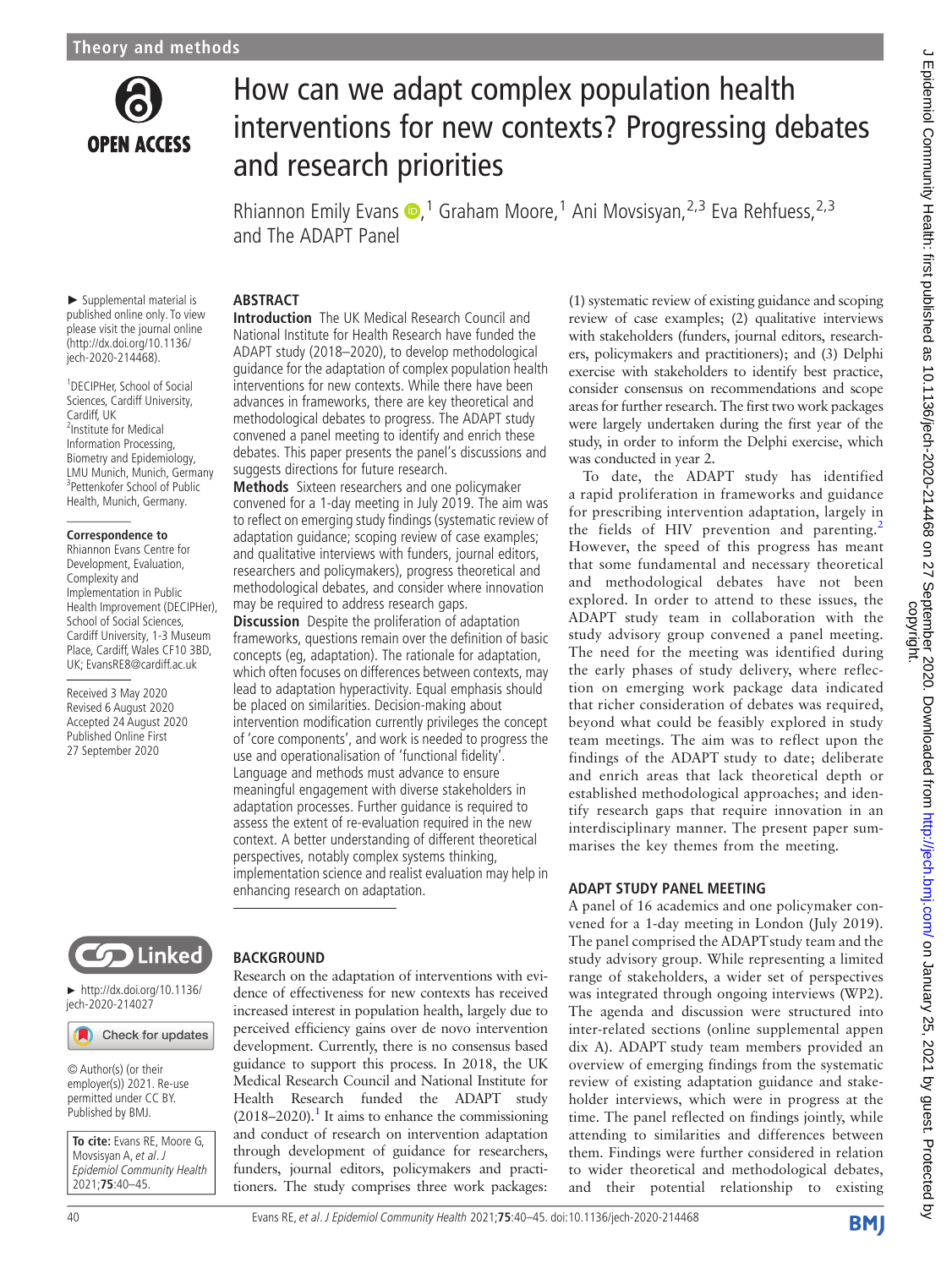methodological recommendations in population health.<sup>[3](#page-4-2)–5</sup> The meeting was audio-recorded and transcribed verbatim by a professional transcription service. Three members of the study team (GM, RE and AM) analysed the data to identify key themes.

### ADAPT STUDY PANEL DISCUSSION

Five central themes emerged from the panel discussion and are considered presently. These are mapped on to questions that created significant debate, areas where there is a lack of theoretical depth or methodological approaches, and issues where the current evidence base or study findings do not offer a clear way forward.

#### Theme 1: what is adaptation?

The ADAPTstudy was funded with a particular conceptualisation of adaptation (see definitions of key terms provided in [table 1\)](#page-1-0). This is the intentional modification of interventions to meet the needs of a new context, where there is an evidence-base of effectiveness in the original context. Despite this specific remit, emerging results from the ADAPT study's findings indicate less certainty and clarity about definitions in general. To date, adaptation has largely focused on the modification of intervention components and delivery strategies. While emerging complex system perspectives have theorised 'interventions' as inseparable from the contexts in which they operate,<sup>67</sup> limited attention has been paid to the need to modify aspects of the new context to accommodate the intervention. Rugged landscape theory offers interesting ways to think about why the new context may require modification, considering how the introduction of a solution to a problem cannot be understood in isolation, because its optimality depends on the solution of related problems already taking place in the landscape.<sup>[8](#page-4-4)</sup>

The conclusion from the panel discussion was that conceptual thinking is required to differentiate adaptation from related but distinct terms. Previous research has distinguished adaptation from drift, with the latter defined as the process of unintentional

<span id="page-1-0"></span>

| Key terms and definitions used in the ADAPT study<br>Table 1 |                                                                                                                                                                                                                                             |
|--------------------------------------------------------------|---------------------------------------------------------------------------------------------------------------------------------------------------------------------------------------------------------------------------------------------|
| Adaptation                                                   | Intentional modification(s) of an evidence-informed intervention, in<br>order to achieve better fit between an intervention and a new<br>context.                                                                                           |
| Context                                                      | Any feature of the circumstances in which an intervention is<br>implemented that may interact with the intervention to produce<br>variation in outcomes. <sup>9 10</sup>                                                                    |
| Core<br>components                                           | Those features in the intent and design of an intervention deemed<br>responsible for the effectiveness of the intervention. <sup>2</sup>                                                                                                    |
| Drift                                                        | A misapplication or a mistaken application of an intervention<br>involving technical errors, abandonment of core components or<br>introduction of counterproductive elements resulting in a loss of<br>intervention benefits. <sup>11</sup> |
| Refinement                                                   | Modification(s) of an intervention to work in the same place or with<br>the same population as originally designed and implemented.                                                                                                         |
| Replication                                                  | The process of re-implementing an established intervention in a new<br>context in a way that maintains fidelity to core goals, activities,<br>delivery techniques, intensity and duration of the original study. <sup>12</sup>              |
| Scale-out                                                    | The deliberate use of strategies to implement, test, improve and<br>sustain an intervention as it is delivered to new populations and/or<br>through new delivery systems that differ from those in effectiveness<br>trials. <sup>13</sup>   |
| Scale-up                                                     | The deliberate effort to broaden the delivery of an evidence-based<br>intervention with the intention of reaching larger numbers of a target<br>audience. <sup>13</sup>                                                                     |

or even undertheorised modifications.<sup>11</sup> <sup>14</sup> <sup>15</sup> However, the panel recognised the difficulty in establishing the explicitness of intention or the clarity of purpose. For example, diverse stakeholders (eg, practitioners or policymakers) may modify an intervention to align with their own understanding of causal mechanisms, and so the idea of unintentional or undertheorised action is a misnomer.<sup>[16](#page-4-6)</sup> There is also a distinction to be made between adaptation and refinement. The panel discussed refinement as being the modification of an intervention to work in the same place or with the same population. It may be helpful to map this distinction onto the conceptual differences between scale-out and scale-up, with the former defining efforts to implement an evidence-based intervention within a new context and the latter referring to the expansion of delivery within a largely unchanged context.<sup>[13](#page-4-7)</sup> However, context is dynamic and further specification is needed for these definitions, in order to be more precise in how they are used.

Finally, in the ADAPT study findings to date, there has been limited consideration of whether there should be a minimal threshold of evidence in the original context for studies to be defined as cases of adaptation. Qualitative data from the ADAPT study's interviews indicated that stakeholders variously draw upon evidence of intervention effectiveness, feasibility or acceptability to justify adaptation. Specifying criteria for the evidence-base may not be possible or helpful in practice, but it does raise important questions about the purpose of adaptation. For example, if the aim of intervention modification is to replicate effectiveness in the new context, then an outcome evaluation in both the original and new context will likely be required.

#### Theme 2: when do interventions need to be adapted?

The existing literature states that interventions require adaptation primarily when there are mismatches between contexts. This is evident from the ADAPT study's systematic review, $<sup>2</sup>$  $<sup>2</sup>$  $<sup>2</sup>$  where</sup> frameworks focus on the identification of dissimilarities as a starting point. Equally, the study's qualitative findings indicate that the perceived uniqueness of the new context is often the driver for adaptation. Discussion among the panel reflected that there are still few decision-making approaches to assess the degree of contextual incongruence, even if there has been important progress in frameworks to map contextual features. $9\overline{10}$ There are notable challenges in making such assessments given that context is multidimensional and dynamic, with potential differences in one domain (eg, socioeconomic characteristics) and congruence in others (eg, legal frameworks). A nuanced understanding of programme theory is needed to help understand this contextual complexity. Logic models have been used alongside programme theory to depict central aspects, but while useful, they have been limited in integrating context. Rather they tend to overly emphasise linear, component-driven approaches to presenting interventions.[17](#page-4-9) In future, logic models should take advantage of recent progress in developing complex systemsbased models,[18 19](#page-4-10) although there is still work to be done in operationalising how to graphically present context while maintaining usefulness. Continued work may also be undertaken to present unintended and potentially negative intervention impacts through dark logic models.

The panel also recognised a risk in focusing too much on contextual dissimilarities. It might create a culture of adaptation hyperactivity, whereby each context is considered so unique that extensive adaptation is always deemed necessary. This culture further risks neglecting de novo intervention development with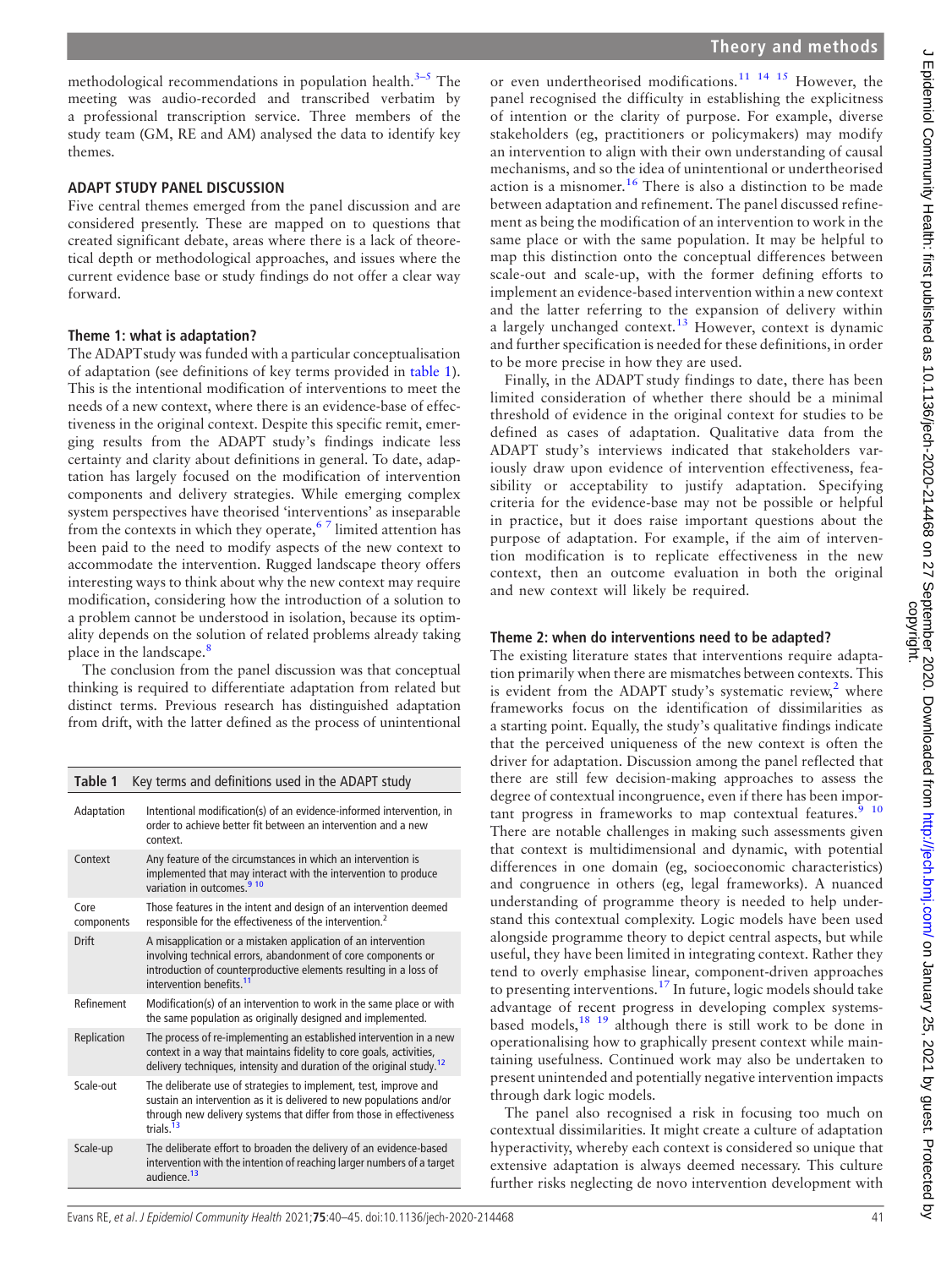potentially larger effect sizes in favour of adapting approaches with smaller impacts. Focusing on the likeness between contexts may actually reveal significant commonalities. For example, some parenting interventions have demonstrated clear transportability across contexts,[20](#page-4-12) perhaps because the parent–child dyad may be similar even if wider family structures are culturally distinct. As a result, frameworks to compare contexts need to be balanced, placing equal weight on the similarities and dissimilarities of relevant system characteristics. The recent TRANSFER Approach provides a useful direction, focusing on assessing the transferability of systematic review findings to the context.[21](#page-4-13)

## Theme 3: what aspects of an intervention can be adapted and to what extent?

Even where adaptation is justified, existing research does not provide a clear consensus on what can be adapted, and at what point such extensive adaptation qualifies as de novo intervention development. Emerging findings from the ADAPT study's systematic review indicated that frameworks draw on the concept of 'core components' to define the aspects of an intervention that cannot be modified.[12 22 23](#page-4-11) This approach reflects a common perspective held within implementation science, with an historic focus on the systematic and structured replication of evidencebased components that encase the intervention's active ingredients. $24$  Fidelity, here is concerned with adherence to these central activities, while peripheral elements can be modified.

The panel found this dominant focus on 'core components' problematic. At its most simple level, discussion observed whether it was possible to disentangle core and non-core components. There were also questions about why an intervention would have activities that did not actively support the theory of change. More fundamentally, this position does little justice to the progress of complex system thinking and realist evaluation, which question the notion of interventions as a set of discrete and bounded components.<sup> $625$ </sup> From these perspectives, interventions are seen as system disruptions, with a clear dynamic interdependence between intervention theories, components and the system in which they operate. These interactions are notable with macro-level interventions, such as tobacco legislation. Such interventions are often simple in their components but highly complex in their processes, with impacts relying on extensive changes through the wider system (ie, society) and its subsystems (eg, tobacco industry actors). $26$  For example, introduction of smokefree legislation across the UK from 2006 to 2007, which had high levels of compliance, may be attributed to a prolonged period of advocacy to tip the system in favour of change by securing public and political support.

These perspectives also offer a different notion of fidelity, namely functional fidelity, which was absent from the ADAPT study's systematic review.<sup>[11 27](#page-4-5)</sup> This suggests that as long as the same theory of change can be activated in the new context, activities can be substituted and components adapted. Interestingly, this view resonates with the emerging findings from the ADAPT study's qualitative data, where most stakeholders maintained that the theory of change is the key intervention element that cannot be modified. However, there is uncertainty about how to translate this approach into practice. Indeed, the panel reflected that some ideas within complex systems thinking are still based on conceptual reasoning and are difficult to operationalise due to limited empirical evidence. Therefore, methods need to be continually developed to take

full advantage of all aspects of complex system perspectives, and there should be consideration of how to standardise intervention functions and adherence to them. Some examples are emerging to support this, including the recent application of 'functional fidelity' to re-theorise and explain mixed evidence on patient-centred medical home care.<sup>2</sup>

### Theme 4: who decides upon and conducts intervention adaptation?

The ADAPT study's systematic review identified the universal importance of engaging with relevant stakeholders at multiple stages to prioritise what should be adapted.<sup>2</sup> Included frameworks drew upon concepts and approaches associated with community empowerment, action research and transcreation, with the latter being defined as the development and delivery of interventions in a manner that resonates with the target population.<sup>29 30</sup> More generally, there has been the application of approaches such as the Analytic Hierarchy Process to involve the target population in the cultural adaptation of interventions. $31$  The panel acknowledged the importance of this involvement, especially from a complex system perspective where the focus may be on modifying aspects of the new context in order to accommodate an intervention. However, discussion equally recognised that existing engagement processes risk being somewhat tokenistic, with the locus of power largely residing with the intervention developers. This is reflected in current nomenclature. Where modifications are undertaken by developers, often in collaboration with researchers, they are commonly defined in the literature as acts of 'adaptation'. Even though these voices provide valuable insight into the inner workings of an intervention, they can risk allegiance bias due to a vested interest in achieving an internationally 'branded' product. In contrast, when other stakeholders, such as implementers or participants, modify an intervention they are seen as engaging in 'tinkering' or 'drift'. Here modifications are often considered as unplanned, unintentional and misaligned with the intervention's theory of change.

In future, the challenge within research is to enable diverse stakeholders to engage with adaptation processes without them coming from a position of relative disenfranchisement and disempowerment. It is important to achieve this while responding to the risk of intuition bias, and recognising there may be modifications that are incompatible with the intervention aims and hypothesised outcomes. To this end, there are areas where progress should be made. The language pertaining to adaptation needs to move beyond the value judgement that many stakeholders are simply tinkering. Indeed, 'bottom-up' adaption can make a significant contribution as it reveals how individuals respond to and act upon their immediate social system.<sup>32</sup> To support this process, it is useful to draw upon learning from other research areas. For example, reverse innovation is an emerging area of population health interest, where interventions are moved from lower to higher resource settings.<sup>[33 34](#page-4-20)</sup> This body of work is important in troubling the dominant narrative that only certain groups, or countries, can be the driving force for innovation and change.

There is also a need to move beyond thinking of interventions as having a single and coherent theory of change. Logic models to date have compounded this thinking, and there needs to be innovative consideration of how to present multiple perspectives. In treating theory as singular, and often belonging to the intervention developer, it is easy to think that only they can adapt the intervention with intention and theoretical insight. Yet in acknowledging the multiplicity of theories in existence, it helps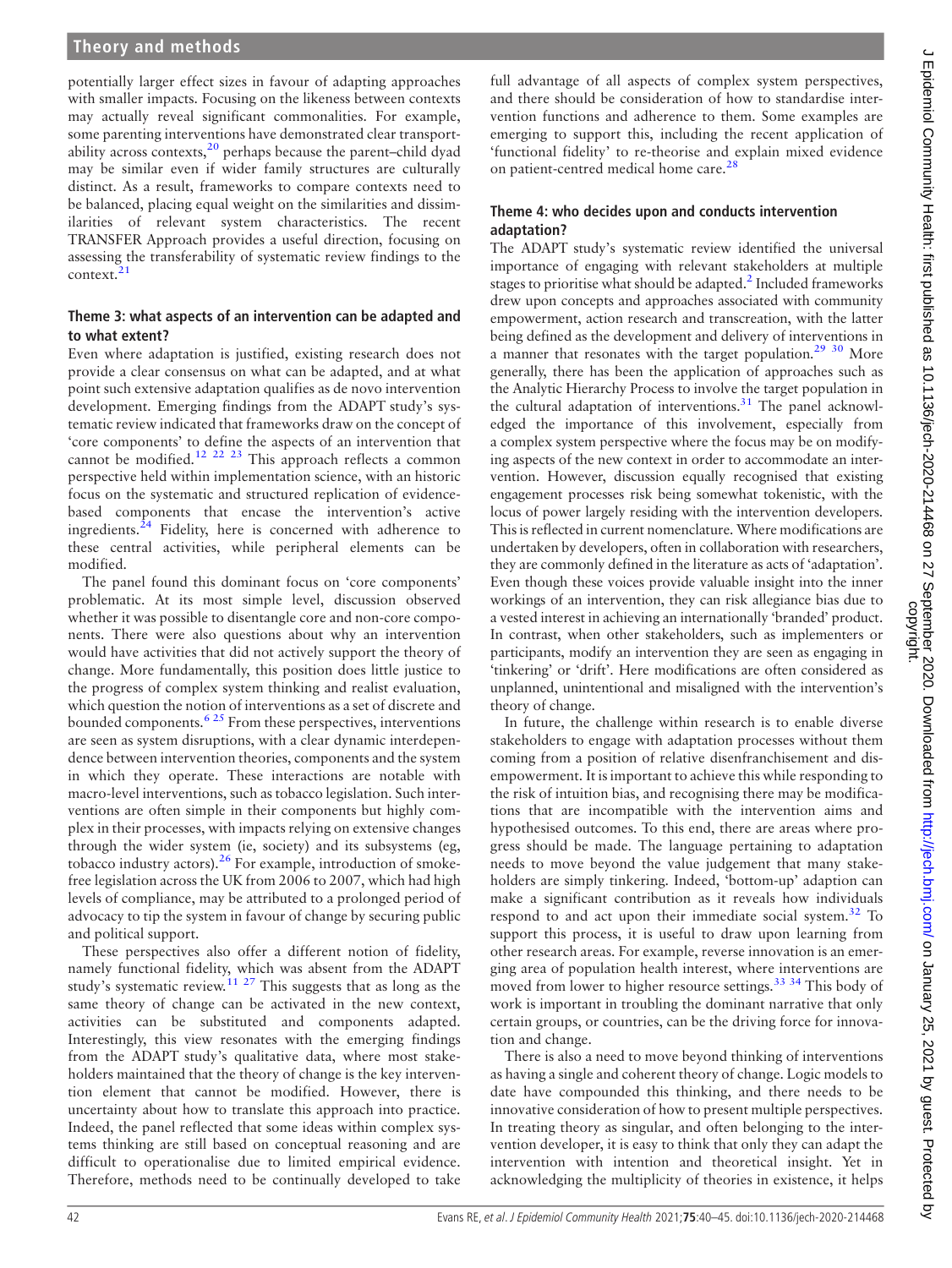to understand that stakeholders may be working to enhance fidelity according to their own sense of how an intervention functions.<sup>[16](#page-4-6)</sup>

## Theme 5: how are decisions made about re-evaluation in a new context?

The most significant evidence gap that has emerged from the ADAPT study's systematic review<sup>[2](#page-4-1)</sup> and qualitative data is the paucity of decision-making approaches to determine the nature and extent of re-evaluation required in the new context. While a range of study designs are being deployed to answer questions on the replicability of intervention feasibility, acceptability and effectiveness, the rationale for their use is rarely considered. Only one framework included in the ADAPT study's systematic review attempted to provide a conceptual frame for addressing this issue, $13$  maintaining that the degree of re-evaluation required will be contingent on the similarity of contexts and the extent of modification undertaken. Where differences are minimal, re-evaluation may focus on measures of implementation or proximal outcomes on the pathway to longer-term change. Where contexts are significantly dissimilar, and extensive modification has occurred, a replication of the outcome evaluation may be necessary.

While the panel understood this framework to be a useful departure point for considering re-evaluation, there are areas that can be further explored. First, as in the case of rationalising adaptation, there needs to be improved understanding of what it means for contexts to be similar or dissimilar. Second, it may be useful to draw more heavily upon existing frameworks for assessing the applicability and transferability of evidence.<sup>35</sup> <sup>36</sup> However, these can be limited by unrealistic criteria, requiring data not available in the new context.<sup>35 36</sup> This is a pertinent issue in the field of global health, where interventions are often moved to lower resource contexts. Third, value of information (VOI) approaches can support decision-making about re-evaluation.<sup>37</sup> VOI tools weigh the cost of obtaining information about an intervention (eg, effectiveness) against the value of this information in reducing uncertainty in decision-making.

## FUTURE DIRECTIONS FOR THE ADAPT STUDY: DEVELOPMENT OF ADAPTATION GUIDANCE

Through discussion and progression of debates, the panel identified theoretical and methodological priorities, which are vital in moving forward research on adaptation. Centrally, there remains uncertainty and contest over the definition of key concepts, most notably adaptation itself. Rationales for intervention adaptation generally focus on differences between contexts. This may lead to adaptation hyperactivity, and frameworks for balancing both contextual differences and similarities are required. Decision-making about the types of modifications to be undertaken needs progression, taking advantage of recent efforts to operationalise constructs such as 'functional fidelity'. Meaningful engagement with diverse stakeholders in adaptation processes should be prioritised, and more attention paid to the multiple understandings of the theories of change that may be in operation. There is also further work to be done in ascertaining the need for additional evidence in new contexts, and what types of evidence is valued.

To support this future direction, there should be more reflective and critical engagement with different theoretical perspectives to understand their implications and potential contributions. $^{24}$  To date, implementation science seems to be the dominant perspective, $\frac{2}{3}$  with its focus on modifying intervention activities and achieving fidelity to core components. The panel discussion

## **Theory and methods**

drew out the potential of other theoretical perspectives where relevant, notably realist evaluation and complex systems thinking. These have had minimal application to date. Yet they are highly pertinent due to their focus on the contextual contingency of effects. Realist evaluation has a strong emphasis on how proposed intervention mechanisms interact with context in generating outcomes.[38 39](#page-5-1) Meanwhile, complex thinking perspectives conceive intervention components as inseparable from the whole, paying close attention to the system dynamics that the intervention is intended to disrupt.<sup>6</sup>  $25-27$  The central task is to consider the possibilities of these differing perspectives, recognise their strengths and limitations, and deliberate the methods that can be used to operationalise them.

The challenge moving forward is the development and uptake of guidance to support stakeholders embarking on intervention adaptation. This includes the complexity of presenting coherent and useful recommendations, while reflecting the degree of uncertainty in a relatively recent area of research. The ADAPT study has developed a comprehensive dissemination strategy to raise awareness and encourage uptake, which includes publication, presentations and a designated website. In acknowledging the UK centric focus of the study, this activity will target a wider range of countries. Additionally, the international stakeholders participating in both the qualitative study and Delphi exercise are partly identified due to their value in developing useful and relevant guidance, and their potential to support its uptake.

Future research priorities linked to the ADAPT guidance are extensive. It is important to recognise the lack of unequivocal evidence that using adaptation frameworks, or population health guidance more broadly, necessarily leads to more effective interventions. There needs to be improved monitoring of how guidance is used and to what effect. To this end, comprehensive reporting of adaptation studies is required, similar to those for intervention description.<sup>[40](#page-5-2)</sup> Through the accumulation of systematic and transparently reported adaptations, there should be more clarity on what works, with recommendations for refining processes grounded in evidence. There is also the opportunity to explore the application of the guidance with different types of interventions, across disparate contexts, collating and sharing examples of its use. This can support its future refinement and expansion. Finally, as these worked examples are reported, and research on adaptation progresses, the issues considered presently should be revisited, both through empirical study and theoretical debate.

#### What is already known on this subject

- ► The adaptation of population health interventions for new contexts is an emerging area of research. UK Medical Research Council and National Institute for Health Research funded guidance on intervention adaptation is currently being developed.
- ► There are several frameworks to support adaptation processes, notably in the areas of HIV prevention and parenting.
- ► To date, there has been a lack of key theoretical and methodological debates in this area. This includes the potential contributions of different theoretical perspectives (eg, complex systems thinking, implementation science and realist evaluation) or the methods used to operationalise them.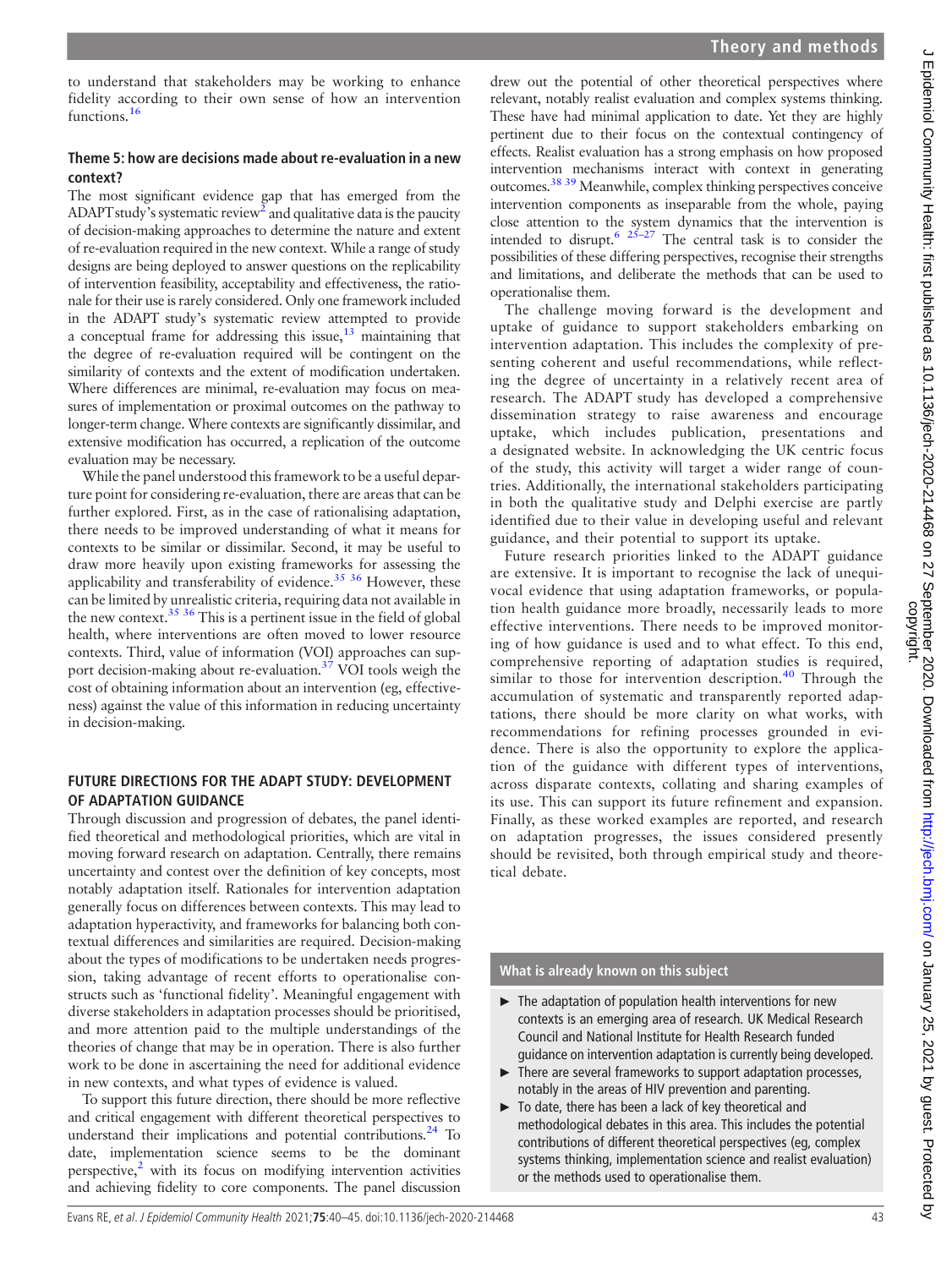#### What this study adds

- ► This paper progresses debates within research on adaptation, relating to definitions; rationale; the nature of modifications; stakeholder involvement; and the extent of re-evaluation required.
- $\blacktriangleright$  Future research priorities identified include advancing the definition of key terms (eg, adaptation); progressing frameworks to assess differences and similarities between contexts; working on the operationalisation of fidelity when encouraging intervention responsiveness to local resources (eg, functionality fidelity); improving the language and methods related to stakeholder engagement; and developing decision-making tools to determine the extent of re-evaluation required in the new context.

Collaborators The ADAPT Panel comprises of Laura Arnold, Julie Bishop, Andrew Booth, Lauren Copeland, Peter Craig, Frances Gardner, Penny Hawe, Pat Hoddinott, Frank Kee, Hannah Littlecott, Laurence Moore, Simon Murphy, Alicia O' Cathain.

Contributors RE and GM obtained funding for the study. RE drafted the manuscript with input from GM, AM and ER. AM produced table 1. All members of the ADAPT panel confirmed the content of the manuscript.

Funding The ADAPT Study was funded by the MRC-NIHR Methodology Research Programme [MR/R013357/1]. The project was undertaken with the support of The Centre for the Development and Evaluation of Complex Interventions for Public Health Improvement (DECIPHer), a UKCRC Public Health Research Centre of Excellence. Joint funding (MR/KO232331/1) from the British Heart Foundation, Cancer Research UK, Economic and Social Research Council, Medical Research Council, the Welsh Government, and the Wellcome Trust, under the auspices of the UK Clinical Research Collaboration, is gratefully acknowledged. The study was also supported by its successor, the Centre for Development, Evaluation, Complexity and Implementation in Public Health improvement, funded by Health and Care Research Wales from 2020. Peter Craig and Mhairi Campbell receive funding from the UK Medical Research Council (MC\_UU\_12017-13) and the Scottish Government Chief Scientist Office (SPHSU13).

Competing interests None declared.

Patient consent for publication Not required.

Provenance and peer review Not commissioned; externally peer reviewed.

Data availability statement No data are available.

Supplemental material This content has been supplied by the author(s). It has not been vetted by BMJ Publishing Group Limited (BMJ) and may not have been peer-reviewed. Any opinions or recommendations discussed are solely those of the author(s) and are not endorsed by BMJ. BMJ disclaims all liability and responsibility arising from any reliance placed on the content. Where the content includes any translated material, BMJ does not warrant the accuracy and reliability of the translations (including but not limited to local regulations, clinical guidelines, terminology, drug names and drug dosages), and is not responsible for any error and/or omissions arising from translation and adaptation or otherwise.

Open access This is an open access article distributed in accordance with the Creative Commons Attribution 4.0 Unported (CC BY 4.0) license, which permits others to copy, redistribute, remix, transform and build upon this work for any purpose, provided the original work is properly cited, a link to the licence is given, and indication of whether changes were made. See:<https://creativecommons.org/licenses/by/4.0/>.

#### ORCID iD

Rhiannon Emily Evans <http://orcid.org/0000-0002-1156-8633>

#### **REFERENCES**

- <span id="page-4-0"></span>1 Evans RE, Craig P, Hoddinott P, et al. When and how do 'effective' interventions need to be adapted and/or re-evaluated in new contexts? The need for guidance. [J Epidemiol](https://dx.doi.org/10.1136/jech-2018-210840) [Community Health](https://dx.doi.org/10.1136/jech-2018-210840) 2019.
- <span id="page-4-1"></span>2 Movsisyan A, Arnold L, Evans R, et al. Adapting evidence-informed complex population health interventions for new contexts: a systematic review of quidance. *[Implement Sci](https://dx.doi.org/10.1186/s13012-019-0956-5)* 2019;14:105.
- <span id="page-4-2"></span>3 Moore L, Hallingberg B, Wight D, et al. Exploratory studies to inform full-scale evaluations of complex public health interventions: the need for quidance. [J Epidemiol](https://dx.doi.org/10.1136/jech-2017-210414) [Community Health](https://dx.doi.org/10.1136/jech-2017-210414) 2018;72:865–6.
- 4 O'Cathain A, Croot L, Duncan E, et al. Guidance on how to develop complex inter-ventions to improve health and healthcare. [BMJ Open](https://dx.doi.org/10.1136/bmjopen-2019-029954) 2019;9:e029954.
- 5 Craig P, Dieppe P, Macintyre S, et al. Developing and evaluating complex interventions: new guidance medical research council. 2008. Available [https://mrc.ukri.org/docu](https://mrc.ukri.org/documents/pdf/complex-interventions-guidance/) [ments/pdf/complex-interventions-guidance/](https://mrc.ukri.org/documents/pdf/complex-interventions-guidance/)
- <span id="page-4-3"></span>6 Hawe P, Shiell A, Riley T. Theorising interventions as events in systems. [Am](https://dx.doi.org/10.1007/s10464-009-9229-9) [J Community Psychol](https://dx.doi.org/10.1007/s10464-009-9229-9) 2009;43:267–76.
- 7 Cambon L, Terral P, Alla F. From intervention to interventional system: towards greater theorization in population health intervention research. [BMC Public Health](https://dx.doi.org/10.1186/s12889-019-6663-y) 2019;19:339.
- <span id="page-4-4"></span>8 Eppstein MJ, Horbar JD, Buzas JS, et al. Searching the clinical fitness landscape. [PLoS](https://dx.doi.org/10.1371/journal.pone.0049901) [One](https://dx.doi.org/10.1371/journal.pone.0049901) 2012;7:e49901–e.
- <span id="page-4-8"></span>9 Pfadenhauer LM, Gerhardus A, Mozygemba K, et al. Making sense of complexity in context and implementation: the context and Implementation of complex interventions (CICI) framework. [Implement Sci](https://dx.doi.org/10.1186/s13012-017-0552-5) 2017;12:21.
- 10 Craig P, Di Ruggiero E, Frohlich KL, et al. Taking account of context in population health intervention research: guidance for producers, users and funders of research. Southampton: NIHR Evaluation, Trials and Studies Coordinating Centre, 2018.
- <span id="page-4-5"></span>11 Kemp KL. Adaptation and fidelity: a recipe analogy for achieving both in population scale implementation. [Prev Sci](https://dx.doi.org/10.1007/s11121-016-0642-7) 2016;17:429–38.
- <span id="page-4-11"></span>12 Card JJ, Solomon J, Cunningham SD. How to adapt effective programs for use in new contexts. [Health Promot Pract](https://dx.doi.org/10.1177/1524839909348592) 2011;12:25–35.
- <span id="page-4-7"></span>13 Aarons GA, Sklar M, Mustanski B, et al. "Scaling-out" evidence-based interventions to new populations or new health care delivery systems. [Implement Sci](https://dx.doi.org/10.1186/s13012-017-0640-6) 2017;12:111.
- 14 Chen EK, Reid MC, Parker SJ, et al. Tailoring evidence-based interventions for new populations: a method for program adaptation through community engagement. [Eval](https://dx.doi.org/10.1177/0163278712442536) [Health Prof](https://dx.doi.org/10.1177/0163278712442536) 2013;36:73–92.
- 15 Bartholomew LK, Highfield L, Hartman MA, et al. Using intervention mapping to adapt evidence-based interventions. In: Bartholomew LKE, Markham CM, Ruiter RAC, et al., eds. Planning health promotion programs. an intervention mapping approach. 4th edn. San Francisco, CA: Jossey-Bass, 2016: 597–649.
- <span id="page-4-6"></span>16 Hawe P, Bond L, Butler H. Knowledge theories can inform evaluation practice: what can a complexity lens add? [New Directions Eval](https://dx.doi.org/10.1002/ev.316) 2009;2009:89-100.
- <span id="page-4-9"></span>17 WK. Kellogg Foundation. Logic model development guide. Michigan, 2006.
- <span id="page-4-10"></span>18 Rehfuess EA, Booth A, Brereton L, et al. Towards a taxonomy of logic models in systematic reviews and health technology assessments: a priori, staged, and iterative approaches. [Res Synthesis Methods](https://dx.doi.org/10.1002/jrsm.1254) 2018;9:13-24.
- 19 Mills T, Lawton R, Sheard L. Advancing complexity science in healthcare research: the logic of logic models. **[BMC Med Res Methodol](https://dx.doi.org/10.1186/s12874-019-0701-4)** 2019;19:55
- <span id="page-4-12"></span>20 Gardner F, Montgomery P, Knerr KW. Transporting evidence-based parenting programs for child problem behavior (age 3–10) between countries: systematic review and meta-analysis. [J Clin Child Adolescent Psychol](https://dx.doi.org/10.1080/15374416.2015.1015134) 2016;45:749-62.
- <span id="page-4-13"></span>21 Munthe-Kaas H, Nøkleby H, Lewin S, et al. The TRANSFER Approach for assessing the transferability of systematic review findings. [BMC Med Res Methodol](https://dx.doi.org/10.1186/s12874-019-0834-5) 2020;20:11.
- 22 van Daele T, van Audenhove C, Hermans D, van den Broucke S, et al. Empowerment implementation: enhancing fidelity and adaptation in a psycho-educational intervention. [Health Promot Int](https://dx.doi.org/10.1093/heapro/das070) 2014;29:212–22.
- 23 Lewis CC, Lyon AR, McBain SA, et al. Testing and exploring the limits of traditional notions of fidelity and adaptation in implementation of preventive interventions. [J Prim](https://dx.doi.org/10.1007/s10935-019-00539-2) [Prev](https://dx.doi.org/10.1007/s10935-019-00539-2) 2019;40:137–41.
- <span id="page-4-14"></span>24 Greenhalgh T, Papoutsi C. Spreading and scaling up innovation and improvement. [BMJ](https://dx.doi.org/10.1136/bmj.l2068) 2019;365:l2068.
- 25 Moore G, Evans R, Hawkins J, et al. From complex social interventions to interventions in complex social systems: future directions and unresolved questions for intervention development and evaluation. [Evaluation](https://dx.doi.org/10.1177/1356389018803219) 2018;25:23–45.
- <span id="page-4-15"></span>26 Rutter H, Savona N, Glonti K, et al. The need for a complex systems model of evidence for public health. [Lancet \(London, England\)](https://dx.doi.org/10.1016/S0140-6736(17)31267-9) 2017;390:2602–4.
- 27 Hawe P, Shiell A, Riley T. Complex interventions: how "out of control" can a randomised controlled trial be? **[BMJ](https://dx.doi.org/10.1136/bmj.328.7455.1561)** 2004;328:1561-3.
- <span id="page-4-16"></span>28 Perez Jolles M, Lengnick-Hall R, Mittman BS. Core functions and forms of complex health interventions: a patient-centered medical home illustration. [J Gen Intern Med](https://dx.doi.org/10.1007/s11606-018-4818-7) 2019;34:1032–8.
- <span id="page-4-17"></span>29 Napoles AM, Stewart AL. Transcreation: an implementation science framework for community-engaged behavioral interventions to reduce health disparities. [BMC Health](https://dx.doi.org/10.1186/s12913-018-3521-z) [Serv Res](https://dx.doi.org/10.1186/s12913-018-3521-z) 2018;18:710.
- 30 Dodman D, Mitlin D. Challenges for community-based adaptation: discovering the potential for transformation. [J Int Dev](https://dx.doi.org/10.1002/jid.1772) 2013;25:640-59.
- <span id="page-4-18"></span>31 Corvin JA, Chan I, Aguado Loi CX, et al. Analytic hierarchy process: an innovative technique for culturally tailoring evidence-based interventions to reduce health disparities. [Health Expect](https://dx.doi.org/https://doi.org/10.1111/hex.13022) 202[0.](https://doi.org/https://doi.org/10.1111/hex.13022)
- <span id="page-4-19"></span>32 Hubbard LA, Ottoson JM. When a bottom-up innovation meets itself as a top-down policy: the AVID untracking program. [Sci Commun](https://dx.doi.org/10.1177/1075547097019001003) 1997;19:41-55.
- <span id="page-4-20"></span>33 Tran V-T, Ravaud P. Frugal innovation in medicine for low resource settings. [BMC Med](https://dx.doi.org/10.1186/s12916-016-0651-1) 2016;14:102.
- 34 DePasse JW, Lee PT. A model for 'reverse innovation' in health care. [Global Health](https://dx.doi.org/10.1186/1744-8603-9-40) 2013;9:40.
- <span id="page-4-21"></span>35 Westreich D, Edwards JK, Lesko CR, et al. Target validity and the hierarchy of study designs. [Am J Epidemiol](https://dx.doi.org/10.1093/aje/kwy228) 2019;188:438–43.
- 36 Burchett HED, Blanchard L, Kneale D, et al. Assessing the applicability of public health intervention evaluations from one setting to another: a methodological study of the